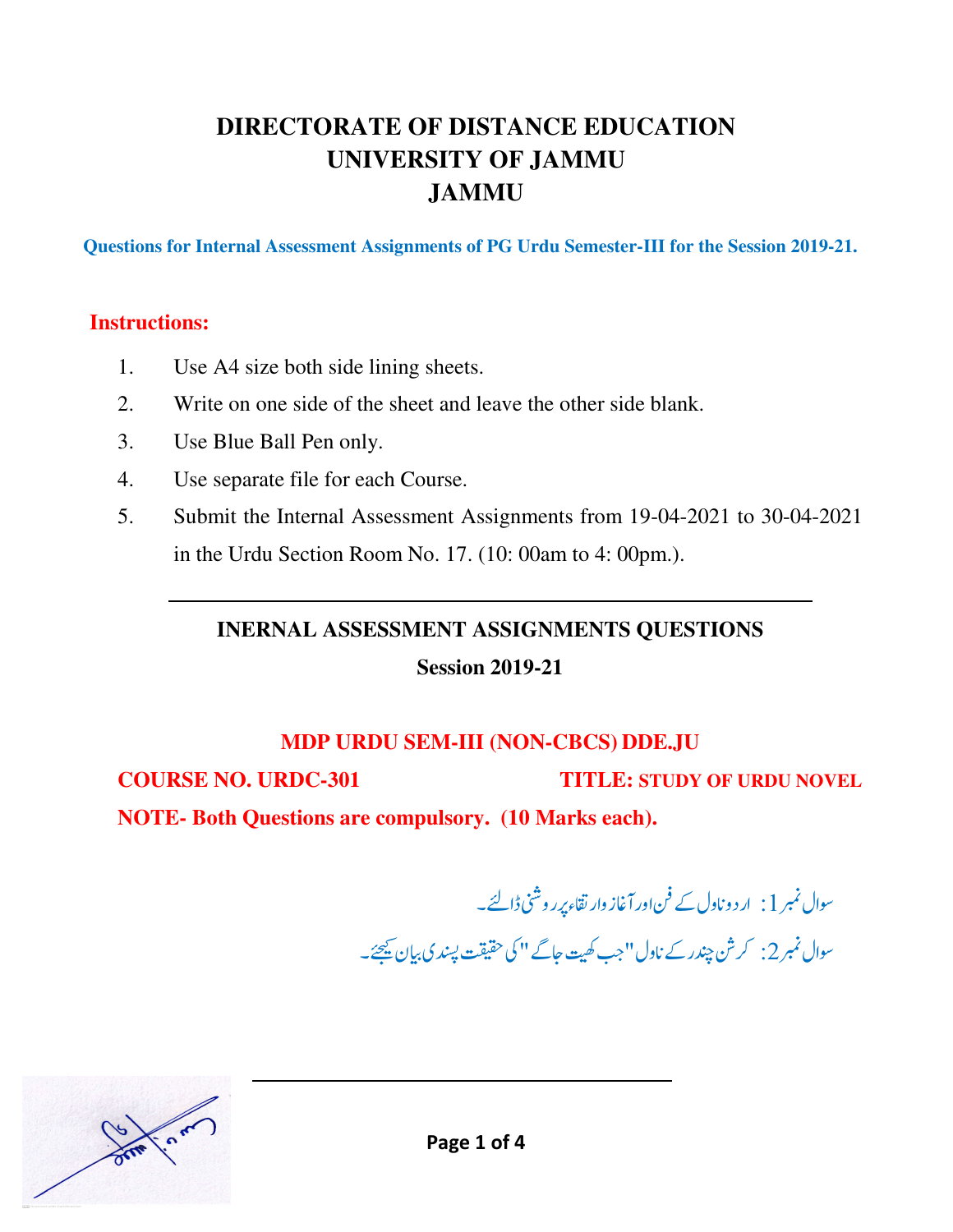# **INERNAL ASSESSMENT ASSIGNMENTS QUESTIONS Session 2019-21**

# **MDP URDU SEM-III (NON-CBCS) DDE.JU COURSE NO. URDC-302 TITLE: HISTORY OF URDU LANGUAGE NOTE- Both Questions are compulsory. (10 Marks each).**

سوال نمبر 1 : جدید ہند آرایائی زبانوں کی تاریخ اور در جہ بندی پر تفصیلاً بحث <u>می</u>جئے۔ سوال نمبر 2: ار دوز بان کے آغاز وار تقاء کا ساجی اور تاریخی پس منظر پیش <u>ب</u>یجئے۔



#### **MDP URDU SEM-III (NON-CBCS) DDE.JU**

**COURSE NO. URDC-303 TITLE: STUDY OF NAZM-E-JADEED**

**NOTE- Both Questions are compulsory. (10 Marks each).**

۔<br>سوال نمبر 1: اردو نظم کی تعریف کرتے ہوئے نظم کے آغاز و ارتقاء کا تاریخی سفر قلم بند ﷺ سوال نمبر2: علامہ اقبال کی تھم نگاری پر تفصیلاً نوٹ لکھئے۔



 $\overline{\phantom{a}}$ 

 $\overline{a}$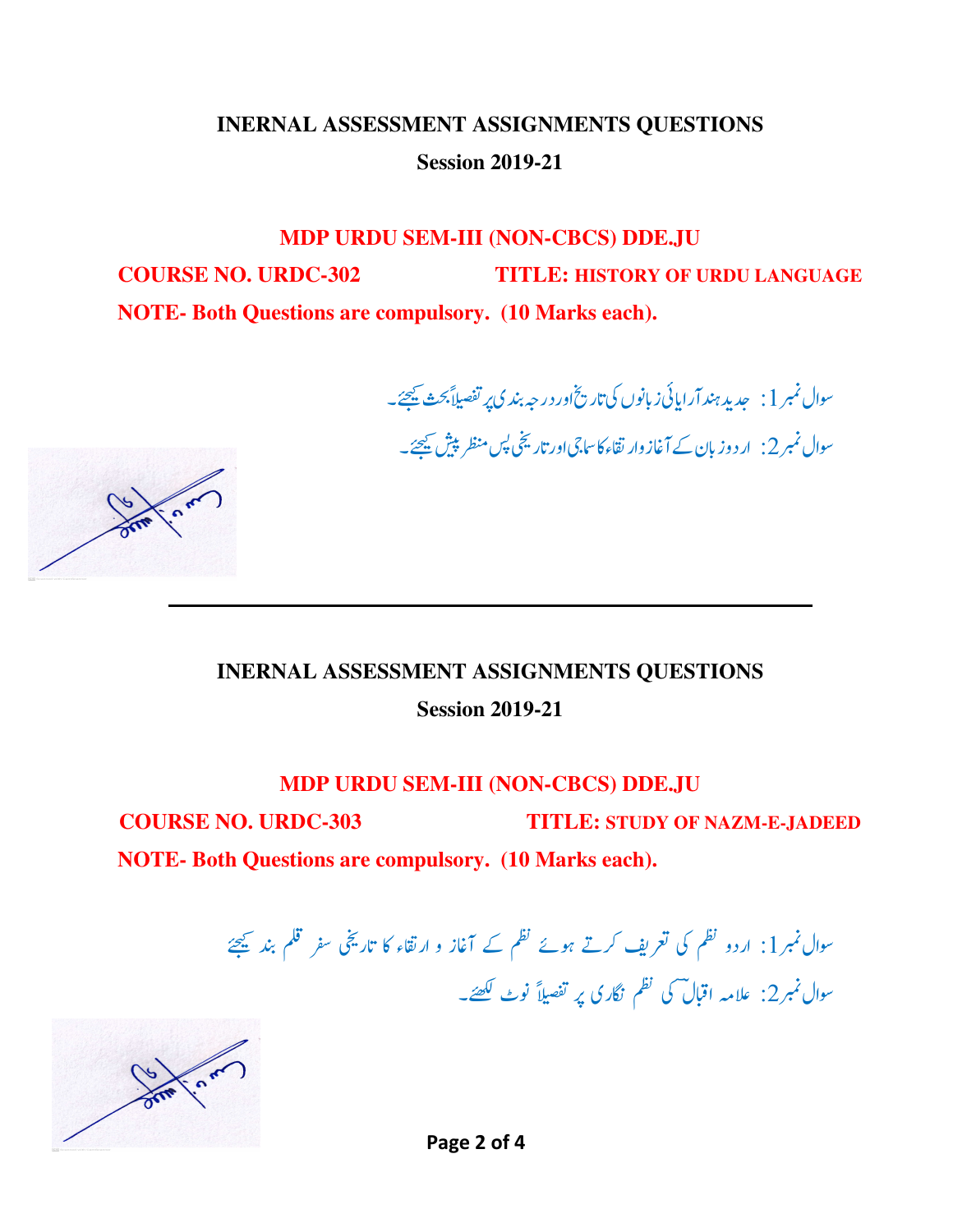# **INERNAL ASSESSMENT ASSIGNMENTS QUESTIONS Session 2019-21**

**MDP URDU SEM-III (NON-CBCS) DDE.JU COURSE NO. URDC-304 TITLE: PRINCIPLE OF LITERARY CRITICISM NOTE- Both Questions are compulsory. (10 Marks each).** 



سوال نمبر  $\left.1\right.$  محليقى نمل كالتجزيه پيش فيھئے۔ سو<mark>ال نمبر 2: اردومیں رومانی تنقید کا</mark>جائزہ <u>کیج</u>ئے۔ ار د و میں ر ومانی تنقید کا *جائز*ہ <u>لیح</u>ئے۔

#### **INERNAL ASSESSMENT ASSIGNMENTS QUESTIONS**

**Session 2019-21** 

**MDP URDU SEM-III (NON-CBCS) DDE.JU** 

**COURSE NO. URDC-305 TITLE: ART OF RADIO DARAMA**

**NOTE- Both Questions are compulsory. (10 Marks each).**

 %&'^\_`a-+(NK-+bc^d - سوال نمبر 2: ریڈیو فیچر میں صوتی اثرات اور موسیقی کی اہمیت پر روشنی ڈالئے۔ m اثراتاور موسیقی کیاہمیت *پر ر*وشنی ڈالئے۔